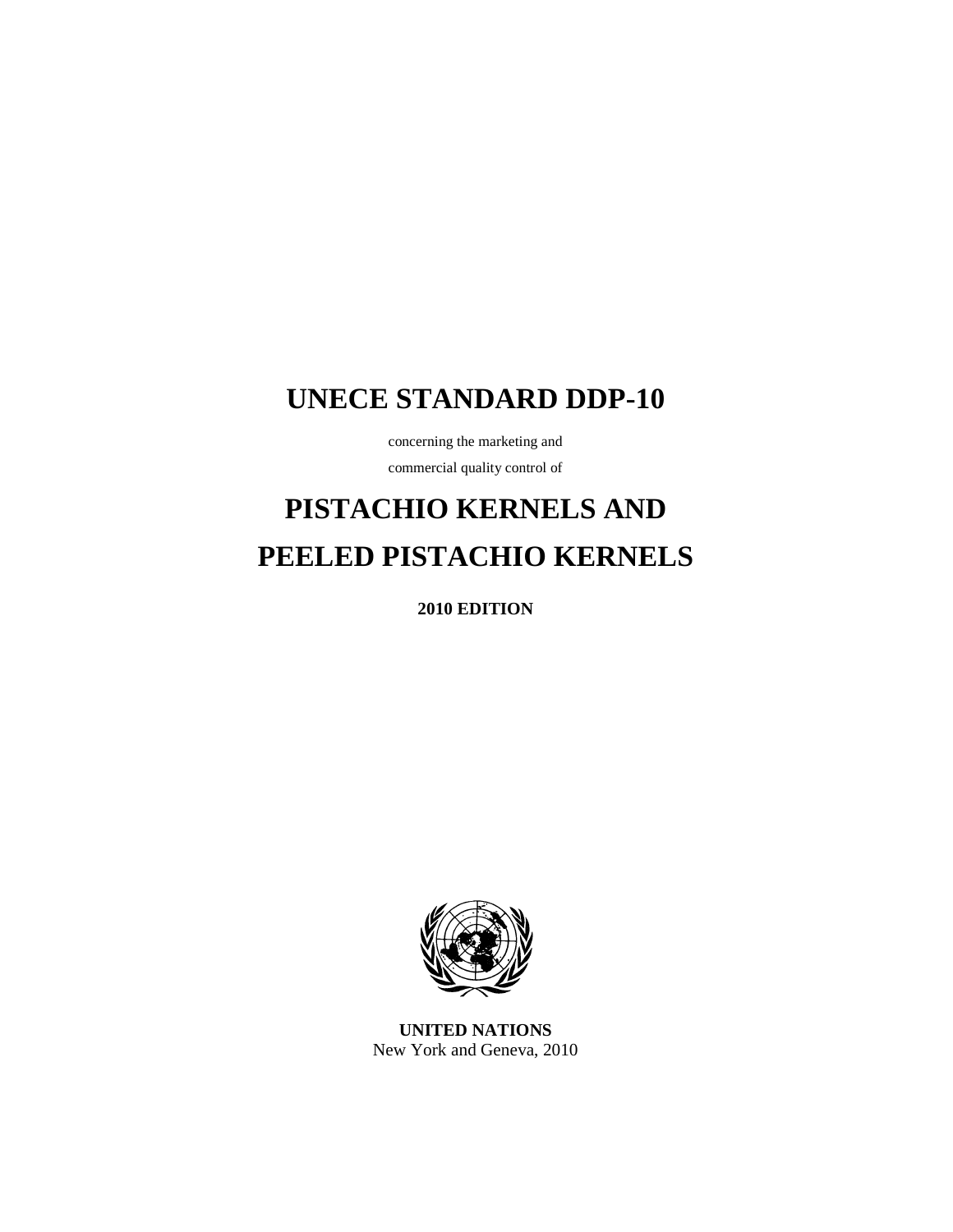### **NOTE**

#### **Working Party on Agricultural Quality Standards**

The commercial quality standards developed by the United Nations Economic Commission for Europe (UNECE) Working Party on Agricultural Quality Standards help facilitate international trade, encourage high-quality production, improve profitability and protect consumer interests. UNECE standards are used by Governments, producers, traders, importers and exporters, and other international organizations. They cover a wide range of agricultural products, including fresh fruit and vegetables, dry and dried produce, seed potatoes, meat, cut flowers, eggs and egg products.

Any member of the United Nations can participate, on an equal footing, in the activities of the Working Party. For more information on agricultural standards, please visit our website <www.unece.org/trade/agr>.

The new Standard for Pistachio Kernels is based on document ECE/TRADE/C/WP.7/2010/10, reviewed and adopted by the Working Party at its sixty-sixth session.

The designations employed and the presentation of the material in this publication do not imply the expression of any opinion whatsoever on the part of the United Nations Secretariat concerning the legal status of any country, territory, city or area or of its authorities, or concerning the delimitation of its frontiers or boundaries. Mention of company names or commercial products does not imply endorsement by the United Nations.

All material may be freely quoted or reprinted, but acknowledgement is requested.

Please contact us at the following address with any comments or enquiries:

 Agricultural Standards Unit Trade and Timber Division United Nations Economic Commission for Europe Palais des Nations CH-1211 Geneva 10, Switzerland E-mail: agristandards@unece.org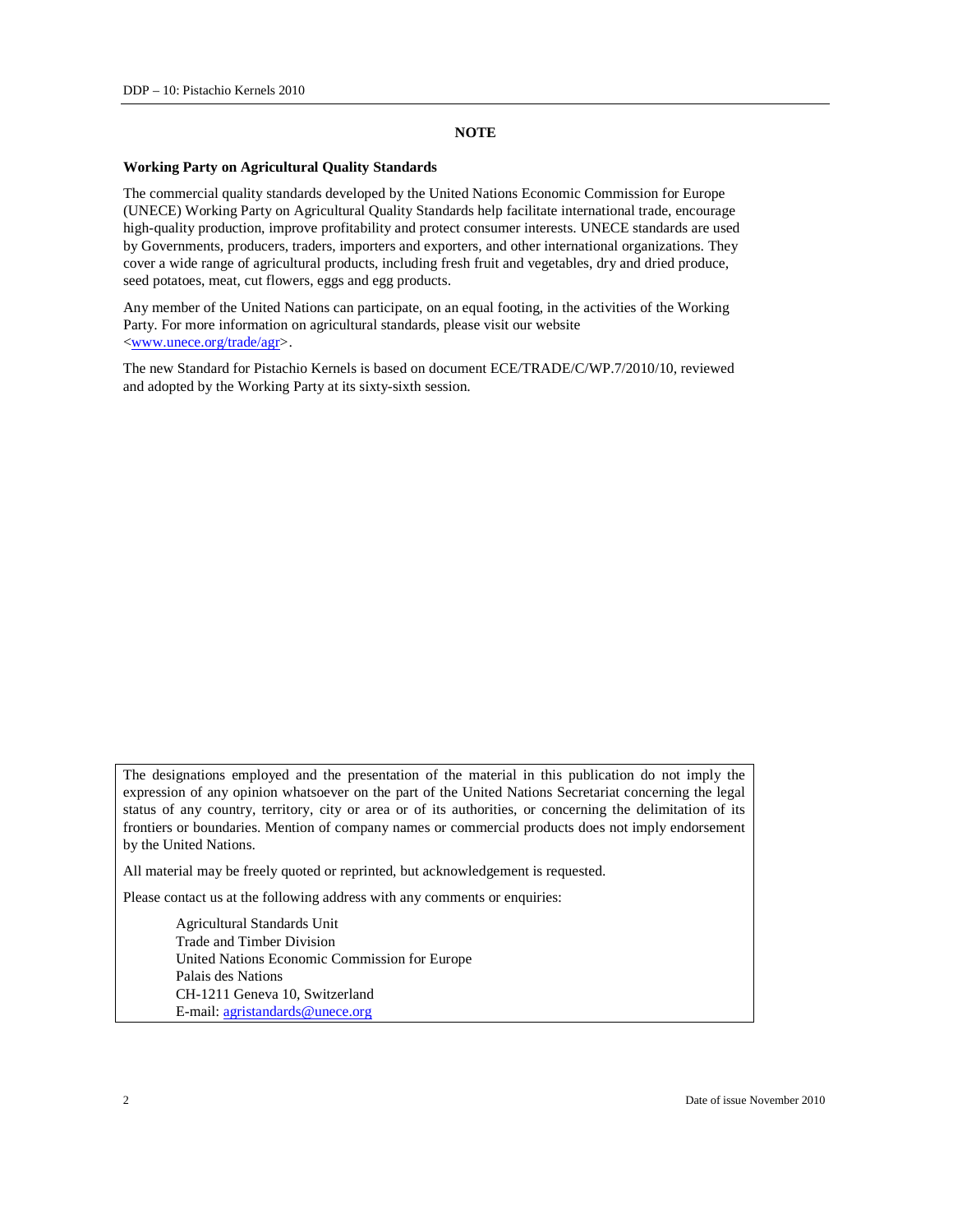### **UNECE Standard DDP-10 concerning the marketing and commercial quality control of Pistachio Kernels and Peeled Pistachio Kernels**

### **I. Definition of produce**

This standard applies to pistachio kernels and peeled pistachio kernels from varieties (cultivars) grown from pistachio (*Pistacia vera* L.) of which the protective pericarp has been removed, intended for direct consumption or for food when intended to be mixed with other products for direct consumption without further processing. This standard does not apply to pistachio kernels and peeled pistachio kernels that are processed by salting, sugaring, flavoring, or roasting or for industrial processing.

### **II. Provisions concerning quality**

The purpose of the standard is to define the quality requirements of pistachio kernels and peeled pistachio kernels at the export-control stage, after preparation and packaging.

However, if applied at stages following export, the holder shall be responsible for observing the requirements of the standard. The holder/seller of products not in conformity with this standard may not display such products or offer them for sale, or deliver or market them in any other manner.

### **A. Minimum requirements<sup>1</sup>**

- In all classes, subject to the special provisions for each class and the tolerances allowed, the pistachio kernels and peeled pistachio kernels must display the following characteristics:
- intact; however, slight superficial damage is not considered as a defect
- sound; produce affected by rotting or deterioration such as to make it unfit for human consumption is excluded
- clean; practically free of any visible foreign matter
- free from living pests whatever their stage of development
- free from damage caused by pests, including the presence of dead insects and/or mites, their debris or excreta
- free from mould filaments visible to the naked eye
- free from rancidity
- free of abnormal external moisture
- free of foreign smell and/or taste.

The condition of the pistachio kernels and peeled pistachio kernels must be such as to enable them:

 $\overline{a}$ 

<sup>&</sup>lt;sup>1</sup> Definitions of terms and defects are listed in annex III of the Standard Layout – Recommended terms and definition of defects for standards of dry (Inshell Nuts and Nut Kernels) and dried produce <http://www.unece.org/trade/agr/standard/dry/StandardLayout/StandardLayoutDDP\_e.pdf>.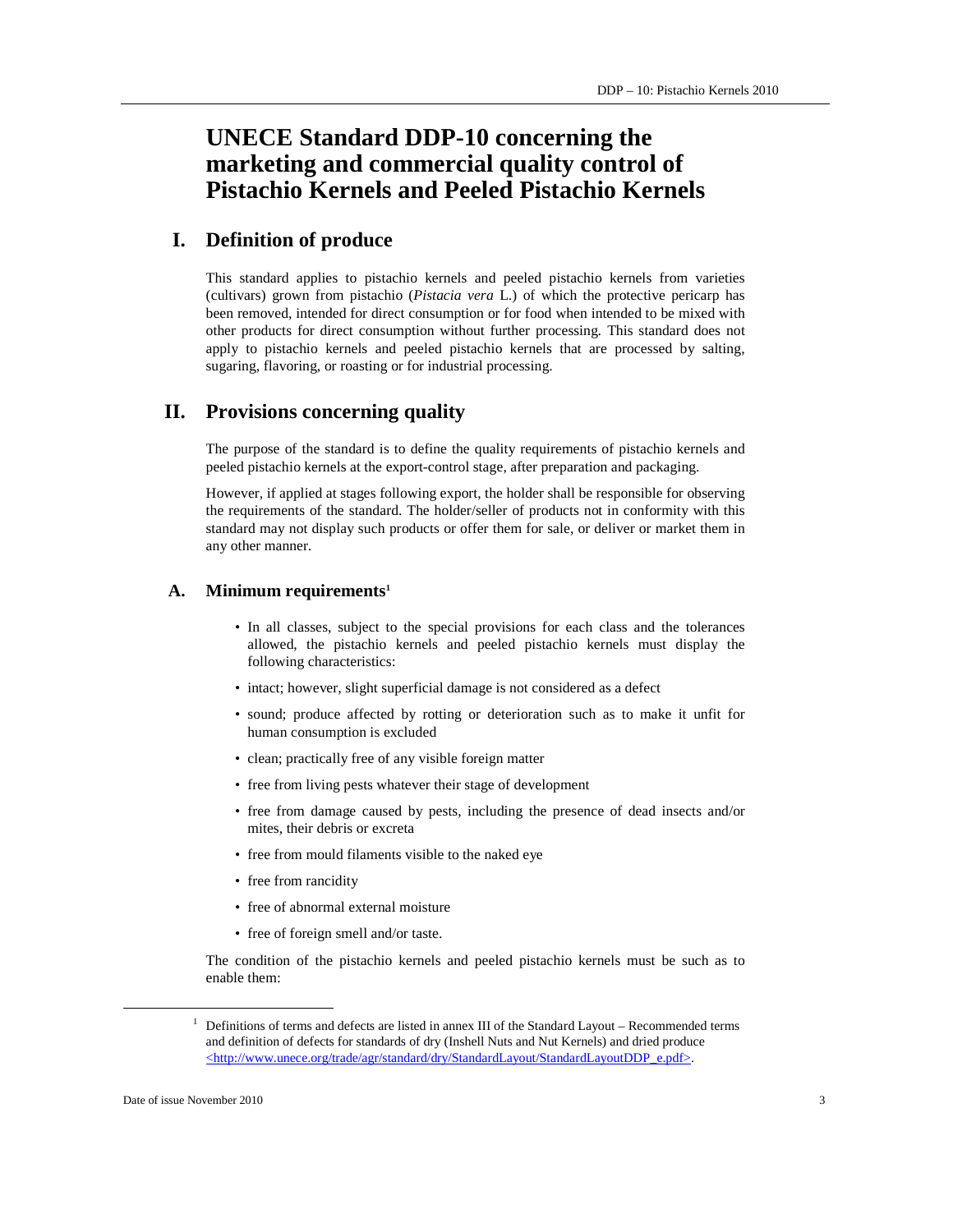- to withstand transportation and handling
- to arrive in satisfactory condition at the place of destination.

### **B. Moisture content<sup>2</sup>**

The pistachio kernels and peeled pistachio kernels shall have a moisture content not exceeding 6.5 per cent.

### **C. Classification**

In accordance with the defects allowed in section "IV. Provisions concerning tolerances", Pistachio kernels are classified into the following classes:

"Extra" Class, Class I, Class II.

Peeled pistachio kernels are classified into the following classes:

"Extra" Class, Class I.

The defects allowed must not affect the general appearance of the produce as regards quality, keeping quality and presentation in the package.

### **D. Colour Classification**

Peeled pistachio kernels may be classified according to colour. In case of colour classification, four colour types are defined below:

### **(i) Green**

The inside longitudinal section must be green or dark green in colour. Not more than 25 per cent of kernels, by count, may display light green and/or yellow sections.

### **(ii) Yellowish Green**

The inside longitudinal section must be yellowish green in colour. Not more than 40 per cent of kernels, by count, may display yellow sections.

#### **(iii) Yellow**

The inside longitudinal section of the kernel must display a predominantly yellow colour. Not more than 25 per cent of kernels, by count, may display green and/or light green colour.

### **(iv) Mixed Colour**

Lots not included in one of the above categories fall into this category.

 $\overline{a}$ 

<sup>&</sup>lt;sup>2</sup> The moisture content is determined by one of the methods given in annex I of the Standard Layout – Determination of the moisture content for dry produce <http://www.unece.org/trade/agr/standard/dry/StandardLayout/StandardLayoutDDP\_e.pdf>. The laboratory reference method shall be used in cases of dispute.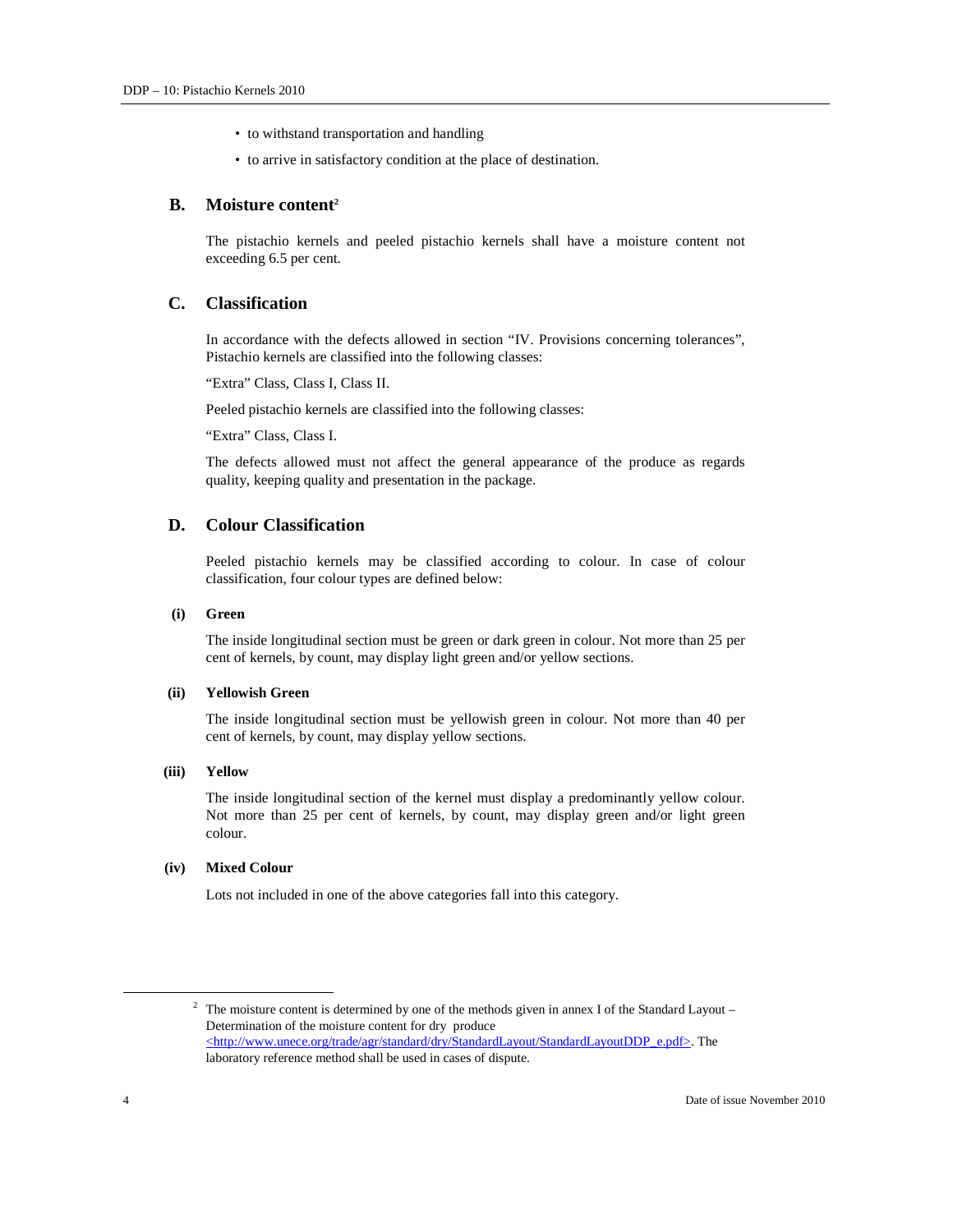### **III. Provisions concerning sizing**

Sizing of pistachio kernels and peeled pistachio kernels is optional. When sized, sizing is done by the number of kernels per 100 grams or per ounce.

### **IV. Provisions concerning tolerances**

Tolerances in respect of quality and size shall be allowed in each lot for produce not satisfying the minimum requirements of the class indicated.

### **A. Quality tolerances**

|     | Defects allowed <sup>a</sup>                                                                                                            | Tolerances allowed<br>percentage of the defective produce<br>by weight <sup>b</sup> |                |          |                             |               |
|-----|-----------------------------------------------------------------------------------------------------------------------------------------|-------------------------------------------------------------------------------------|----------------|----------|-----------------------------|---------------|
|     |                                                                                                                                         | Pistachio kernels                                                                   |                |          | Peeled pistachio<br>kernels |               |
|     |                                                                                                                                         | Extra                                                                               | Class I        | Class II | Extra                       | Class I       |
| (a) | Tolerances for pistachio kernels and peeled pistachio<br>kernels not satisfying the minimum requirements,                               | 5                                                                                   | 6              | 8        | 5                           | 8             |
|     | of which no more than:                                                                                                                  |                                                                                     |                |          |                             |               |
|     | Not sufficiently developed, shrunken and shriveled,                                                                                     | 4                                                                                   | 4.5            | 5.5      | 4                           | 6.5           |
|     | of which dark shrivelled kernels no more than:                                                                                          |                                                                                     |                |          | 3                           | $\mathcal{E}$ |
|     | Mouldy<br>$\overline{\phantom{0}}$                                                                                                      | 0.5                                                                                 | 0.5            | 1.0      | 0.5                         | 0.5           |
|     | Rancid or damaged by rotting                                                                                                            | 0.5                                                                                 | 1              | 1.5      | 0.5                         | 1             |
|     | Insect damage<br>$\overline{\phantom{a}}$                                                                                               | 1.5                                                                                 | $\overline{2}$ | 2.5      | 1                           | 1.5           |
|     | - Living pests                                                                                                                          | $\theta$                                                                            | $\theta$       | $\theta$ | $\Omega$                    | $\Omega$      |
| (b) | <b>Size Tolerances</b>                                                                                                                  |                                                                                     |                |          |                             |               |
|     | For produce not conforming to the size indicated, if sized                                                                              | 10                                                                                  | 10             | 10       | 10                          | 10            |
| (c) | Tolerances for other defects                                                                                                            |                                                                                     |                |          |                             |               |
|     | - Foreign matter, loose shells, shell fragments, fragments<br>of hull, dust                                                             | 0.1                                                                                 | 0.1            | 0.2      |                             |               |
|     | - Halves (split) and broken, if wholes are specified,                                                                                   | 15                                                                                  | 20             | 25       | 20                          | 30            |
|     | of which broken no more than:                                                                                                           | 10                                                                                  | 10             | 15       | 5                           | 5             |
|     | - Wholes, if halves or broken are specified                                                                                             | 15                                                                                  | 20             | 25       | 20                          | 20            |
|     | and peeled pistachio<br>- Pistachio kernels<br>kernels<br>belonging to other varieties or commercial types other<br>than that indicated | 10                                                                                  | 10             | 10       | 10                          | 10            |
|     | - Peeled pistachio kernels belonging to other colours than<br>that indicated                                                            | $\overline{\phantom{a}}$                                                            |                |          | 5                           | 20            |

<sup>a</sup> Standard definitions of the defects are listed in the annex of this document.

*b* A minimum sample unit of one kilogram is required for the test.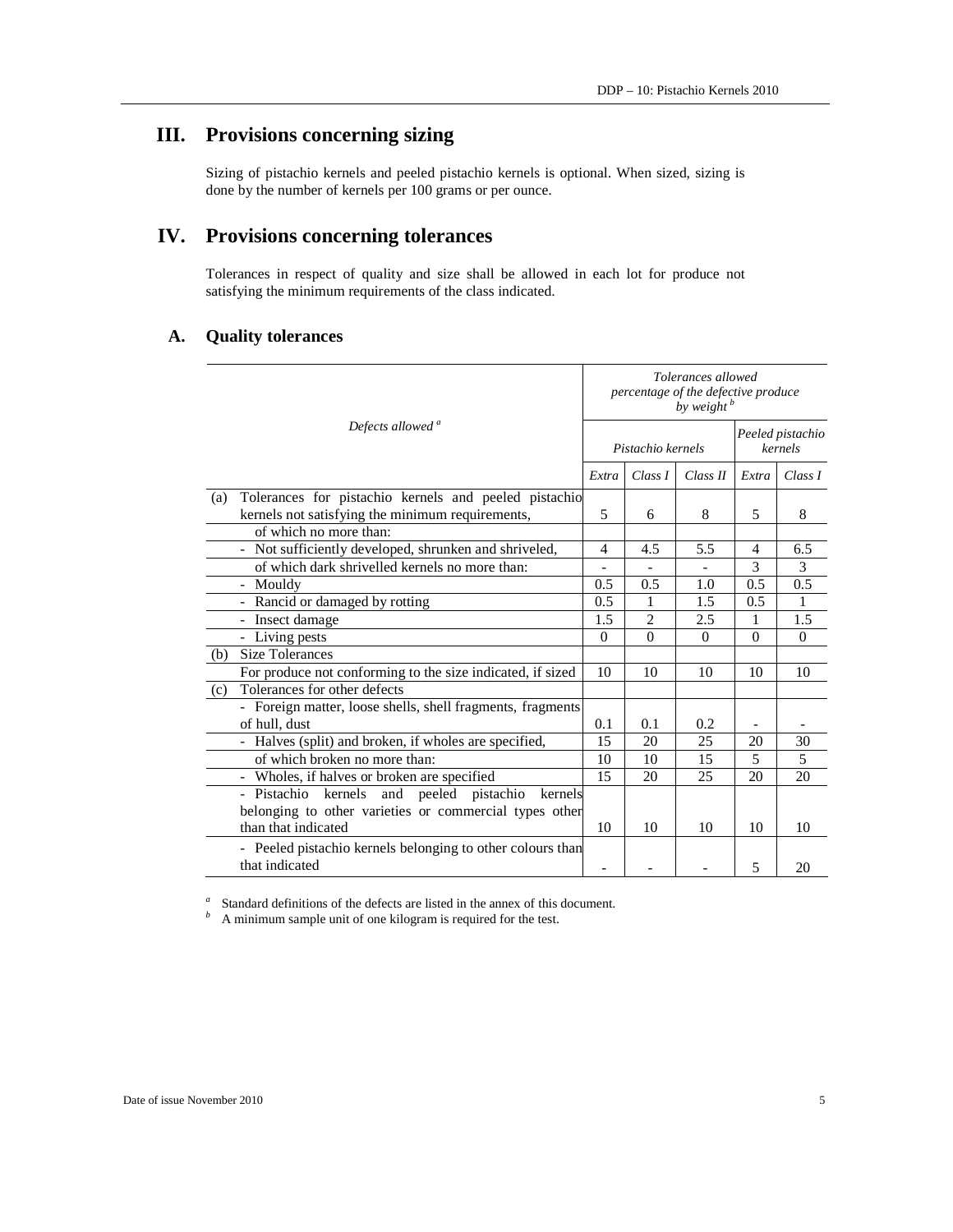### **V. Provisions concerning presentation**

### **A. Uniformity**

The contents of each package must be uniform and contain only pistachio kernels and peeled pistachio kernels of the same origin, crop year, quality, size (if sized) and variety or commercial type (if indicated) and colour type (if specified for peeled pistachio kernels).

The visible part of the contents of the package must be representative of its entire contents.

### **B. Packaging**

Pistachio kernels and peeled pistachio kernels must be packed in such a way as to protect the produce properly. For green pistachios, special materials (light sensitivity bags) may be used for the protection of the colour of the kernels.

The materials used inside the package must be clean and of a quality such as to avoid causing any external or internal damage to the produce. The use of materials, particularly of paper or stamps bearing trade specifications, is allowed, provided the printing or labelling has been done with non toxic ink or glue.

Packages must be free of all foreign matter in accordance with the table of tolerances in section "IV. Provisions concerning tolerances".

### **C. Presentation**

Pistachio kernels and peeled pistachio kernels must be presented in solid or flexible containers. When using textile or mesh bags, special attention should be paid to protect the produce against external moisture and contamination. All sales packages within each package must be of the same weight.

### **VI. Provisions concerning marking**

Each package<sup>3</sup> must bear the following particulars, in letters grouped on the same side, legibly and indelibly marked, and visible from the outside.

### **A. Identification**

Packer and/or Dispatcher:

Name and physical address (e.g. street/city/region/postal code and, if different from the country of origin, the country) or a code mark officially recognized by the national authority<sup>4</sup>.

 $\overline{a}$ 

<sup>&</sup>lt;sup>3</sup> Package units of produce prepacked for direct sale to the consumer shall not be subject to these marking provisions, but shall conform to national requirements. However, the markings referred to shall in any event be shown on the transport packaging containing such package units.

<sup>4</sup> The national legislation of a number of countries requires the explicit declaration of the name and address. However, in cases where a code mark is used, the reference "packer and/or dispatcher" (or equivalent abbreviations) must be indicated in close connection with the code mark, and the code mark should be preceded with the ISO 3166 alpha country code of the recognizing country, if not the country of origin.